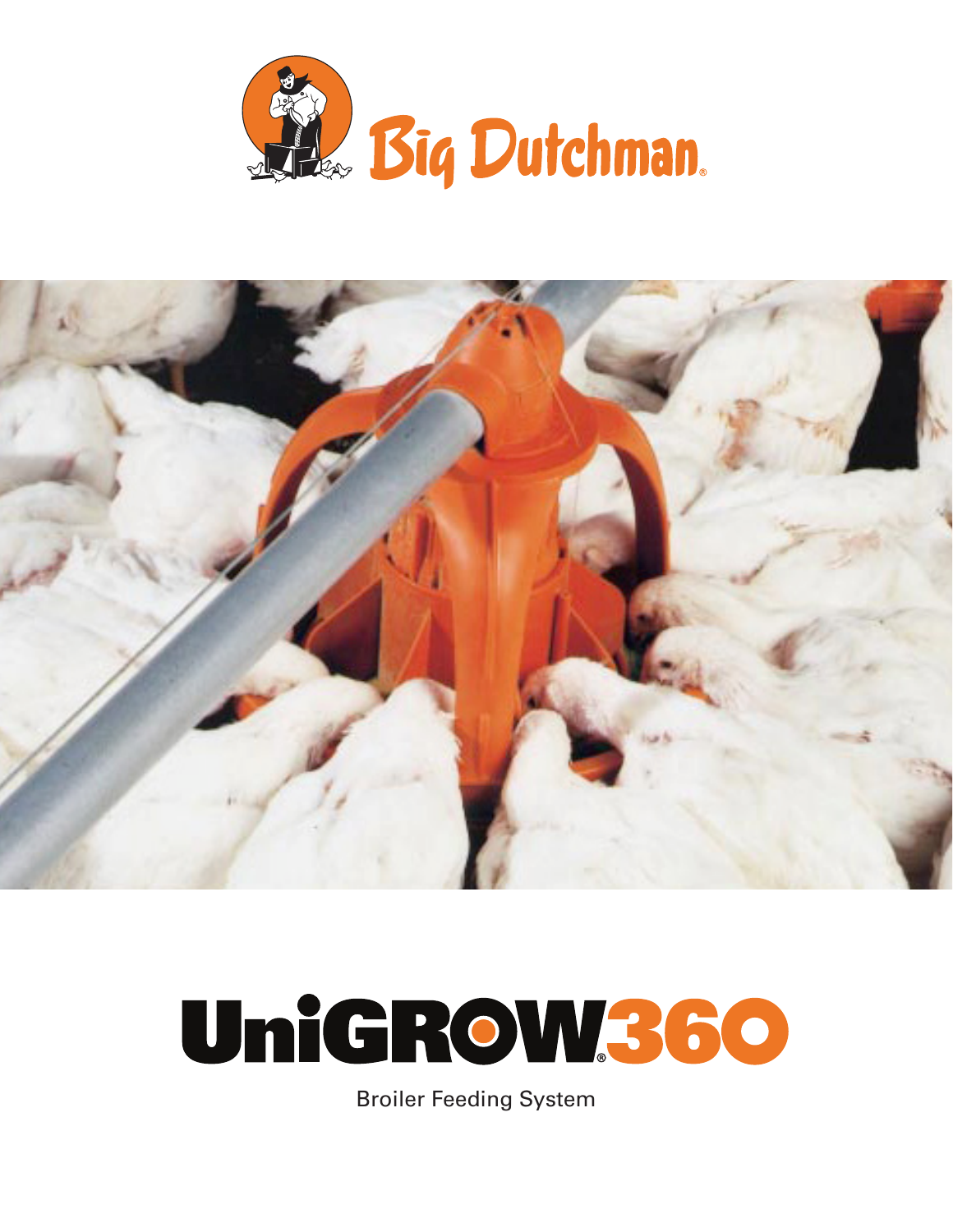# Produce rger birds faster, with better feed onversio

Big Dutchman's UniGROW.360 Broiler Feeding System is a revolutionary, patented pan feeding system that:

- Drastically reduces the time it takes to adjust feed levels
- Improves feed conversion by reducing wasted feed
- Makes it easier to produce larger birds in a shorter period of time

With UniGROW 360, pans are adjusted with a simple turn of the winches, adjusting feed levels simultaneously, accurately, and uniformly. Every pan can be adjusted from a full-flood position to a height you determine—or anywhere in between—in minutes.

### **LEVEL FLOORS NOT REQUIRED**

Some pan systems need level floors to function properly. Even slightly unlevel floors can cause uneven or minimal feed distribution, which can result in feed waste or migration.

Because the UniGROW.360's feed collar is adjusted with control wire on top of the tube, it doesn't depend on level floors for proper opening and closing. With UniGROW360, feed levels are consistent, and birds can access feed, regardless of the condition of the floor.

With UniGROW360 your birds will eat fine feed UniGROW360 pans are uniquely designed with feed spreaders to deliver a mix of coarse and fine feed to the outside of each pan. Birds can easily eat both coarse and fine feed, ensuring proper nutrition and preventing wasted build-up.

One easy-to-use winch enables simultaneous feed level adjustment of all the pans on a line of up to 250' (76 m), with a simple turn of the crank.

The high-tensile steel rod acts both as a shocker wire (to keep birds from roosting), and a control wire (for pan adjustment). The patented one-wire design simplifies equipment and eliminates the risk of birds' legs getting caught between two wires.

The adjustment line links the control wire to the feed collar. The nylon copolymer line is extremely durable.

The unique grille design allows more of the pan rim to be exposed, making it easier for small birds to access feed without having to enter the pan. Three large openings between struts allow more birds to gather around each pan.

The feed collar adjusts the feed level from full 360° flood to a predetermined height. The feed collar is raised and lowered with the winch.

Line guides ensure smooth adjustment of the pans and keep the line enclosed in the unit, so chicks don't get tangled in the line.

Unique baffles prevent birds from slinging feed from side to side, while the feed-saver ring prevents birds from flipping feed out of the pan.

Current pan feeding levels can be seen at a glance via the indicator, conveniently located near the winch.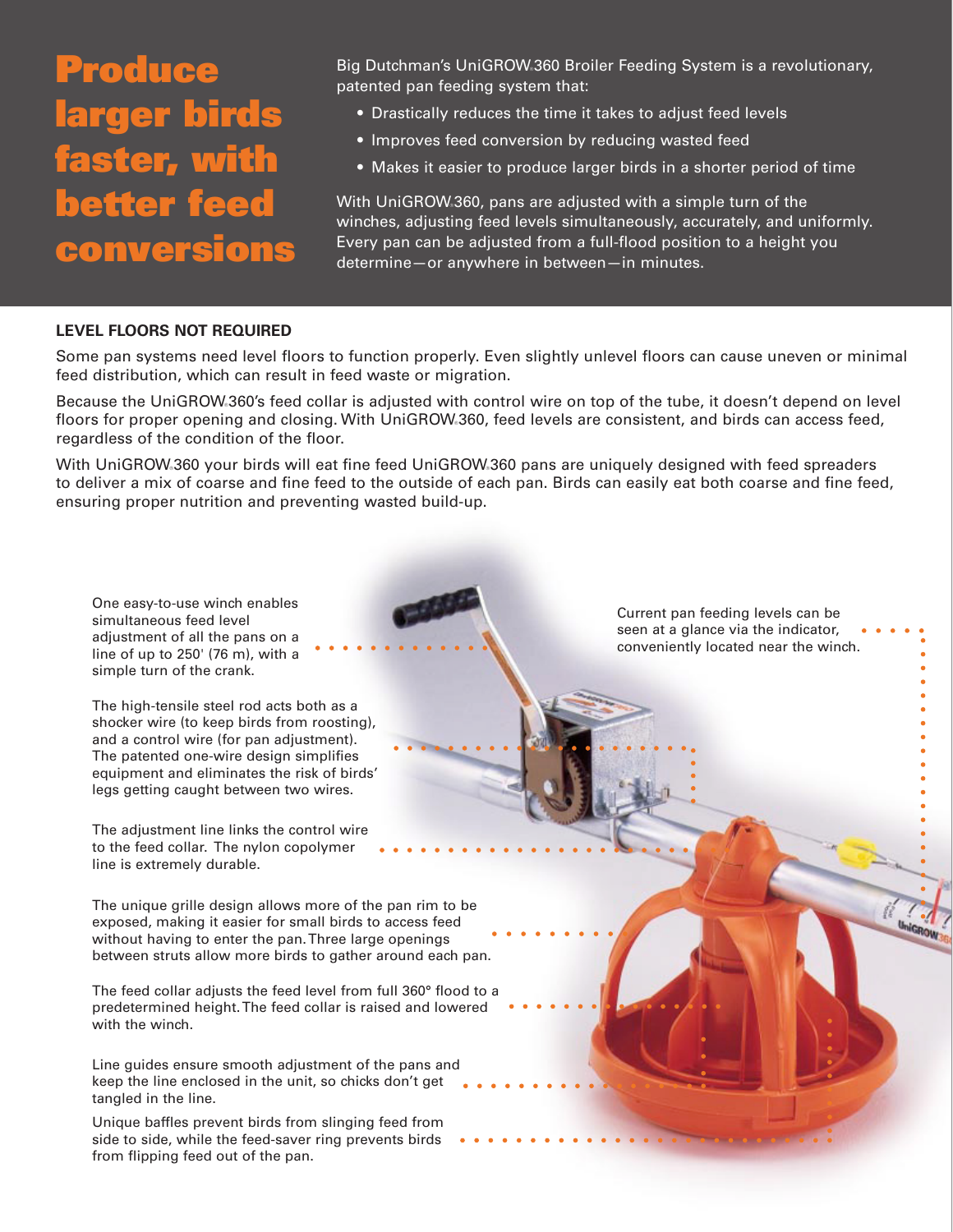

Raising the feed collar to the top allows the pan to flood, providing excellent starts for chicks. Feed flows out in a complete 360° circumference, eliminating competition for feed and the 'valleys' that can trap birds.



Lowering the collar reduces feed flow and helps keep feed in the pan as birds grow.

Variable adjustment capability allows for optimum feed levels throughout the growth cycle.



The feed collar is lowered to a preset height for the appropriate finish feed level.

Adjustment of the pan's drop allows for eight different minimum feed level settings.

The feed level setting is determined according to your birds and feed; it's set during installation and can be changed if needed.



The unique shut-off feature allows any individual pan to be easily shut off, by hand, anywhere along the line.



The durable top cap snaps onto the pan assembly for easy installation and maintenance—there's no need to disassemble the feed line to replace parts

The unique three-strut grille makes it easier for small birds to get to the feed and get a better start. Day-olds can easily get in and out of the pan without getting trapped.

The feed collar is raised or lowered with the winch system, adjusting the feed level from full,

360° flood to minimal feed flow. The integral anti-scratch ring prevents feed from being scratched from the pan, while the feed collar baffles keep birds from slinging feed from side to side.

Multiple minimum feed level settings allow you to custom-set pans. The drop also allows you to shut off feed flow to individual pans. The drop feed spreader disperses feed in a full 360° circumference and keeps feed from becoming stale and being wasted due to fines settling in the middle of the pan.

Pull on two finger tabs and the 13" (33 cm) plastic pan swings down easily for washdown.

UniGROW<sub>360</sub> pans flood in a full 360° circumference, so even day-olds can easily access feed,

providing great starts. The UniGROW360 offers benefits throughout the growth cycle, as birds grow, adiust levels



with the turn of a crank.

Birds finish beautifully, with lower feed conversions, since less feed is wasted and feed level adjustments can be made more often with less work.

The UniGROW360's flooded pans can also help entice birds to move to the non-brood end

of the house. Once birds have spread out through the house, simply adjust the pans with



the winches. Individual pan assemblies can easily be shut off, if required.